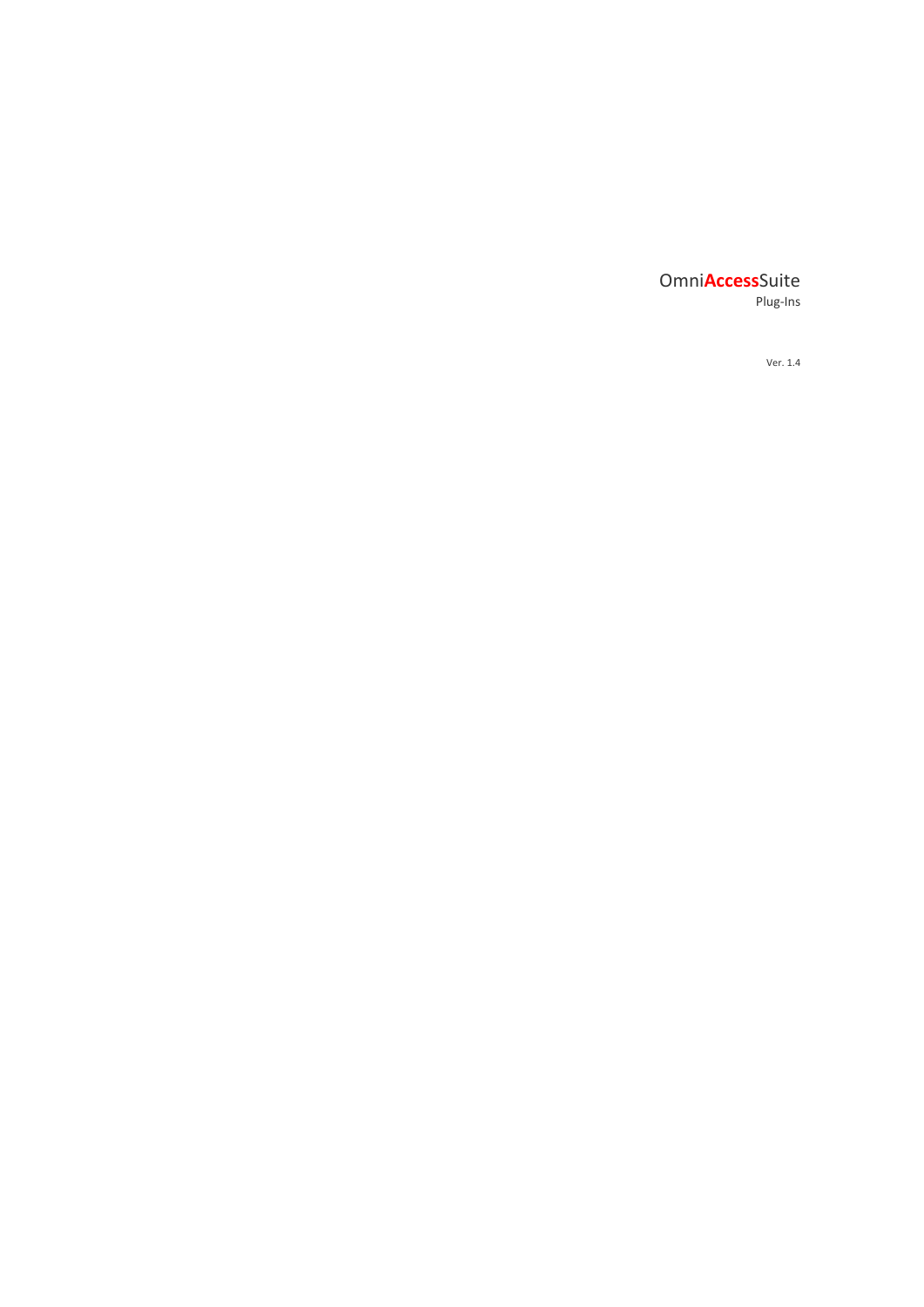# **Product Description and Plug – Ins**

### **OmniAccessSuite**

OmniaccessSuite represents the innovative and modular solution for access control as it is developed with the most recent information technology, and it allows to manage all access control problematics. OmniaccessSuite consists of OmniAccessConsole and OmniGateway components.

OmniAccessConsole makes every necessary function available to configure all locations, users, groups, connections (such as access points) readers, scheduled and unscheduled time blocks, as well as areas, security levels and access modes.

OmniAccesConsole integrates all functions for the management of operators and profiles, authorized functions, password access and system log on. Searching, printing and exporting data are always available to authorized operators so defined within the system.

The OmniGateway component autonomously manages hardware modules (FieldServer) available on the network and dedicated to access control management in real time by programming, analyzing and gathering data. FieldServer

OmniAccessSuite is distributed in association with SQL Server Express.

OmniAccessSuite operates on a singular server, and it manages an unlimited number of access points and users.

# **OmniAccessSuite Network Solution**

OmniAccessSuite Network solution makes all OmniAccessSuite functions available. It also allows to manage all access control problematics on complex geographical networks where multiple operators can administer thousands of users and access points throughout the territory. It's OmniGateway components to distribute the management of networks of heterogeneous access systems on multiple servers, allowing for the workload to be well distributed, such as the quantity of the information technology data, leading to the time reduction for the system to respond.

OmniAccessSuite NS is developed in a Microsoft Windows background. TCP/IP and SQL servers allow security integrated management and the system redundancy in the existing infrastructures LAN and WAN.

OmniAccessSuite NS is distributed in together with SQL Server Express but it can also be connected to any kind of database engine which is compatible with Microsoft SQL Server.

OmniAccessSuite NS can manage an unlimited number of OmniAccesConsole, OmniGateway components, users and access points.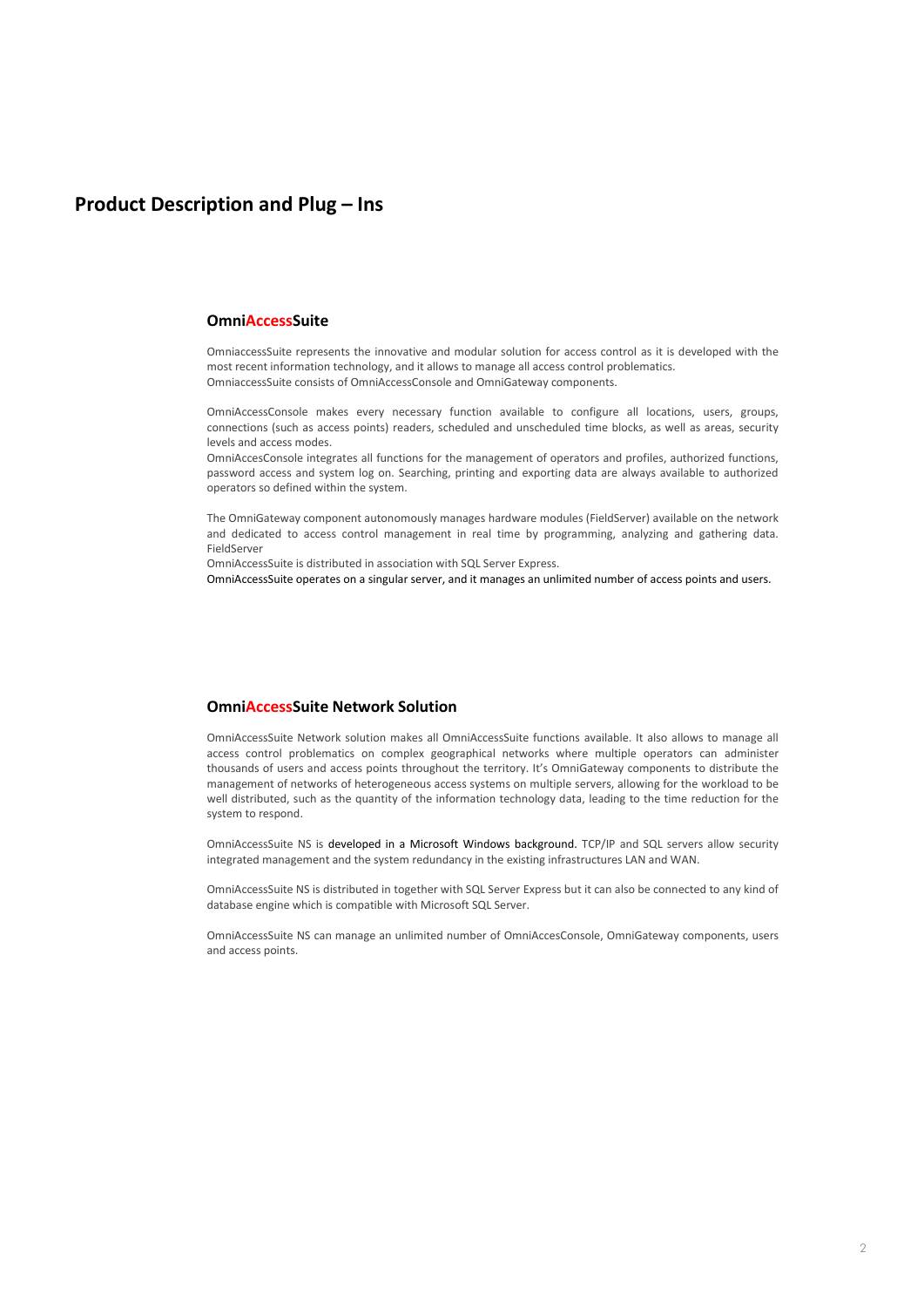## **OmniAccessConsole**

OmniAccessConsole makes every necessary function available to configure all locations, users, groups, connections (such as access points) readers, scheduled and unscheduled time blocks, as well as areas, security levels and access modes.

OmniAccesConsole integrates all functions for the management of operators and profiles, authorized functions, password access and system log on. Searching, printing and exporting data are always available to authorized operators so defined within the system.

OmniAccessConsole operates through a Windows background with a user-friendly interface by following the Microsoft Windows/office guidelines.

Further OmniAccessConsole licenses can be installed exclusively on NS systems.

## **OmniGateway**

The OmniGateway component manages the hardware modules - FieldServer – autonomously which is on the network and dedicated do the management in real time of the access control by programming, analyzing and collecting data.

OmniGateway allows the distribution of the management of networks of heterogeneous access systems on multiple servers, allowing for the workload to be well distributed, such as the quantity of the information technology data, leading to the time reduction for the system to respond.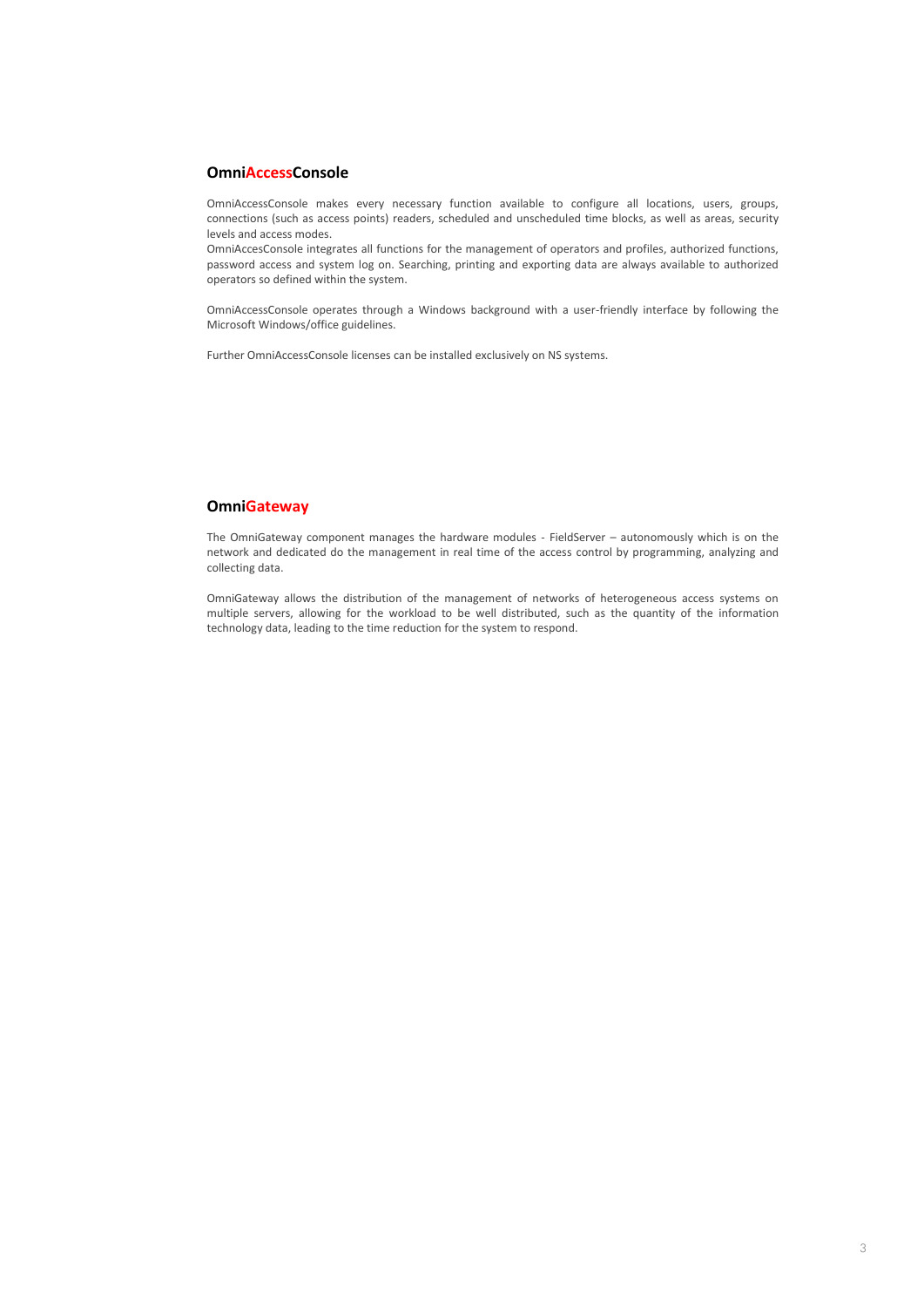# **Plug-In software**

The Plug-Ins allow for the OmniAccessSuite/NS functionalities to be extended.

They are completely integrated in the user's interface OmniAccessConsole. In this way the system operator avoids the need to learn how to use different applications. The help-on-line in the plug in is also integrated in the whole suite's plug in.

### **OmniAgent Plug – In, Group Exceptions**

This function allows you to establish for every single user, to belong to a different group from the original group. For example, it is possible for a user associated to an A group to receive the rights from a B group for a specific period of time (from date/hour to date/hour), where at the end of this established period of time the user returns to having the rights of the A group.

More exceptions can be defined by associating the user to different groups at different times.

It is also possible to define the rules that allow the permanent relocation of the user from the original belonging group to a new group at a specific date and time.

Time phases and exceptions which have been predefined by the system can be used as temporary rules.

A specific function allows the monitoring of all rules which have been created and allows the interaction on them.

OmniAgent is represented by a Windows service which is installed on the access control management server.

### **OmniAgent Plug – In, Access Point Exceptions**

This function allows for the temporary modification of the state of every single access point from "Free Access", to "Blocked", "managed" or "disabled", for a specific time lapse. At the end of the established time lapse it is possible to automatically habilitate the default state of the access point or to permanently modify the state.

Multiple temporal rules can be applied to the single access points, which management – habilitation, implementation, cancellation – in entirely assigned to the system.

A specific function allows to monitor all rules created for every access point and allows to act on them. OmniAgent is brought to you by a windows service which is installed on the management software of access control.

# **OmniAgent Plug-In, Readers Exceptions**

This function allows for temporary or permanent change of security levels assigned to every defined reader in the system. It is possible for a special time block (from date to date) or by taking advantage of time zones and or exceptions defined by the system by modifying the authentication method requested by the reader for the user's passage.

It is for example possible to establish that a singular reader changes security levels from the default "badge" requirement to "badge and PIN" requirement from Monday to Friday, from 10 PM to 7 AM.

This function allows the assignment of one of the available levels of security to the reader: Door opening button functionality, PIN, Badge, Badge and PIN and double badge.

It is possible to create more temporal rules on every single reader. A specific function allows to monitor all rules created for every reader and allows to supervise them.

Omni Agent is brought to you by a Windows service which is installed on a Management software of access control.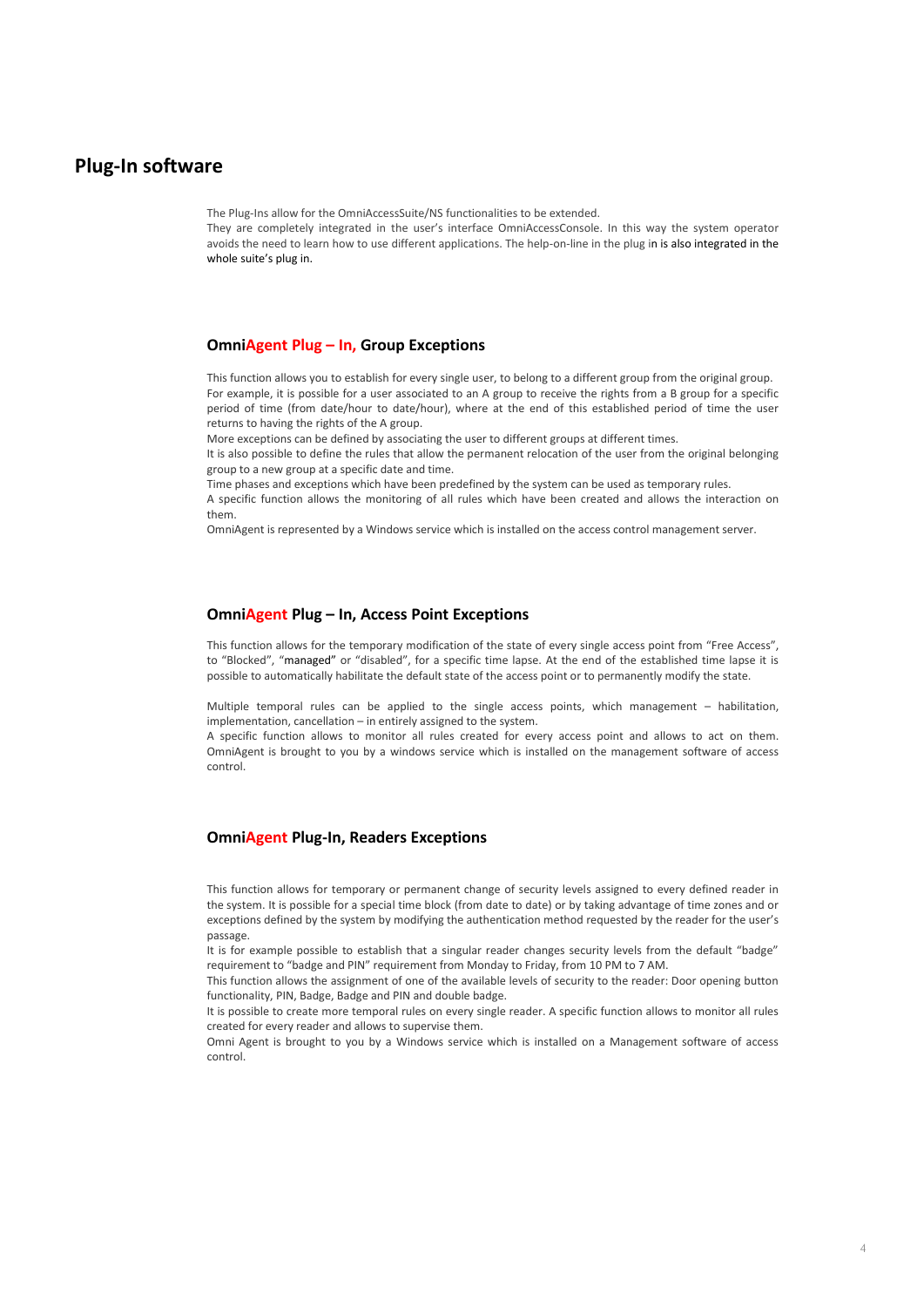### **OmniAlert Plug-In**

This function allows for the enabled operators to receive a notification by e-mail or SMS every time the system receives an alarm from the access control network. The message contains all necessary information to identify the kind of alarm, the area and reasons that caused it. The message is optimized as it is sent by sms or e-mail depending on the specific requirement.

The content of the message can be slightly changed based on it being sent by e-mail or by SMS, thanks to configurable templates.

It is possible to modify the layout of the e-mail or SMS, by referring to configurable templates.

OmniAlert is brought to you by a Windows service which is installed on the access control Management server.

#### **OmniConsole Plug-In Material Management**

This function allows for you to manage the assignment of physical objects (such as keys, office material, etc.) or access codes to the users of the system. The operator can create up to 100 different types of personalized material.

The operator possesses special functions created to manage an archive of material to be assigned.

When material is assigned to a user, a delivery report is printed, when material is returned, a return form is also printed.

It is possible to get global printings on more users which show as owners of material.

An additional function allows the visualization of all material assignments and returns which have taken place. The option allows for orders, research, export and printings of the data.

### **OmniConsole Plug- In Guest Management**

This function permits to manage a registry of guests and their rights of access. It is possible to print personalized entry reports and identification badges for every guest. Having a local badge reader available, it is possible to assign and withdraw the badge automatically. The guest management lets you create an archive of the visits accomplished with complete research functionalities, order, export and the possibility to print the archived information.

## **OmniConsole Plug-in Maps Management**

With this function which is available through OmniAccessConsole, you can upload planimetries (in raster format) of supervised areas. On these planimetries it is possible to display the installed access points and the defined areas.

The function lets you visualize the state of the access points and of the areas in real time and allows interaction. (detailed information, command management, parameterization). This plug-in can be a valid alternative to using charts for the access to various components.

It is also possible to configure the alarm management so that when an alarm is received from an access point, the planimetry which contains the access point is opened.

#### **OmniExport Plug-In**

This function allows for specific filters to be configured for the extraction of archived events which are memorized in the system (such as transits, alarms, ect) and it allows for them to be automatically exported in different formats (xls, xml, csv, html).

This application can be parameterized in order for Windows Scheduler to be able to define standard schedules for data export. It is possible to personalize the application for the database connection or beholder systems. the providement of this plug in depends on a preliminary analysis of the typology of treated data and of the system to which it is destined. The plug in is then specifically programmed for any necessity.